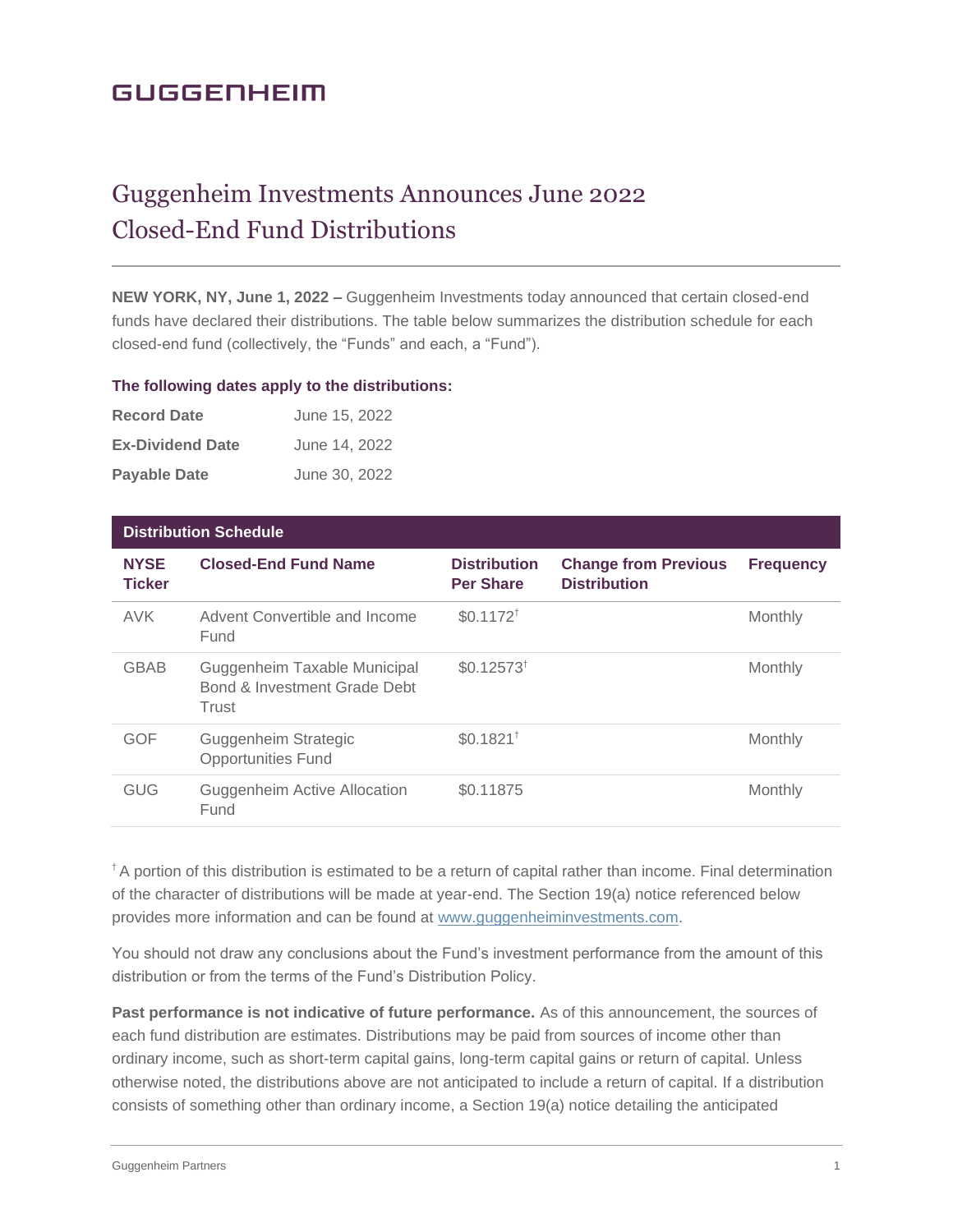### **GUGGENHEIM**

source(s) of the distribution will be made available. The Section 19(a) notice will be posted to a Fund's website and to the Depository Trust & Clearing Corporation so that brokers can distribute such notices to Shareholders of the Fund. Section 19(a) notices are provided for informational purposes only and not for tax reporting purposes. The final determination of the source and tax characteristics of all distributions will be made after the end of the year. This information is not legal or tax advice. Consult a professional regarding your specific legal or tax matters.

### **About Guggenheim Investments**

Guggenheim Investments is the global asset management and investment advisory division of Guggenheim Partners, LLC ("Guggenheim"), with over \$252 billion\* in assets under management across fixed income, equity, and alternative strategies. We focus on the return and risk needs of insurance companies, corporate and public pension funds, sovereign wealth funds, endowments and foundations, consultants, wealth managers, and high-net-worth investors. Our 265+ investment professionals perform rigorous research to understand market trends and identify undervalued opportunities in areas that are often complex and underfollowed. This approach to investment management has enabled us to deliver innovative strategies providing diversification opportunities and attractive long-term results.

Guggenheim Investments includes Guggenheim Funds Investment Advisors, LLC ("GFIA"), Guggenheim Partners Investment Management, LLC ("GPIM"), Guggenheim Funds Distributors, LLC ("GFD") and Guggenheim Partners Advisors, LLC ("GPA"). GFIA serves as Investment Adviser for GBAB, GOF and GUG. GPIM and GPA serve as Investment Sub-Advisers for GBAB, GOF and GUG. GFD serves as servicing agent for AVK. The Investment Adviser for AVK is Advent Capital Management, LLC and is not affiliated with Guggenheim.

\* Assets under management are as of 3.31.2022 and include leverage of \$20.7bn. Guggenheim Investments represents the following affiliated investment management businesses of Guggenheim Partners, LLC: Guggenheim Partners Investment Management, LLC, Security Investors, LLC, Guggenheim Funds Distributors, LLC, Guggenheim Funds Investment Advisors, LLC, Guggenheim Corporate Funding, LLC, Guggenheim Partners Europe Limited, Guggenheim Partners Fund Management (Europe) Limited, Guggenheim Partners Japan Limited, GS GAMMA Advisors, LLC, and Guggenheim Partners India Management.

This information does not represent an offer to sell securities of the Funds and it is not soliciting an offer to buy securities of the Funds. There can be no assurance that the Funds will achieve their investment objectives. Investments in the Funds involve operating expenses and fees. The net asset value of the Funds will fluctuate with the value of the underlying securities. It is important to note that closed-end funds trade on their market value, not net asset value, and closed-end funds often trade at a discount to their net asset value. Past performance is not indicative of future performance. An investment in closedend funds is subject to investment risk, including the possible loss of the entire amount that you invest. Some general risks and considerations associated with investing in a closed-end fund may include: Investment and Market Risk; Lower Grade Securities Risk; Equity Securities Risk; Foreign Securities